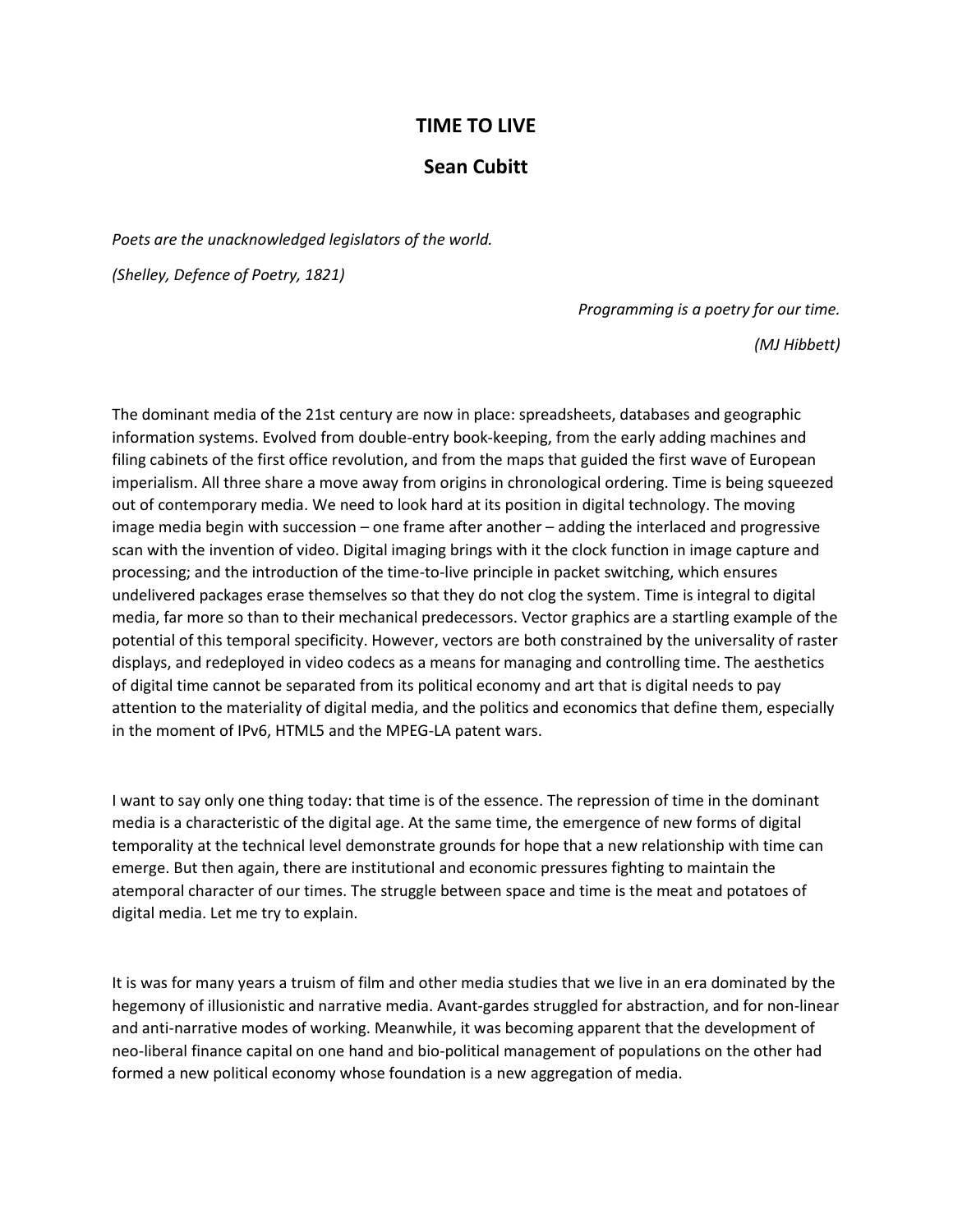I pause here to make a theoretical point. We have learned from the Marxist tradition, as much as from the very different theses of neo-liberal ideology, that the economy is the foundation of society. The rival claim, most cogently voiced by Foucault, is that power – politics, governmentality – is the formative agenda of social life. Both share the belief that there is a foundation. Some forms of feminist and green politics have similar structures: patriarchy, Gaia, or the relations between genders or to the natural environment are key to a a good many variants of both. It is important however to understand that these terms – market, polity, patriarchy, nature – are abstractions, as indeed is the term 'society.' We need such high-level abstractions in order to make arguments and discuss values, but we should not mistake them for materially, physically present facts. It is impossible to see a market, pick up a polity, or shake hands with nature. What we can, what we must do, is enter into relationships with human and non-human others, mediated through gesture, money, art, and bits. Mediation is the material form of power: what Foucault refers to as its 'capillary action,' the media through which authority travels from rulers to ruled, or resistance to power acts against rule. Mediation is the material form of exchange made concrete in the exchange of metals, bills, and now of bits, as well as of the material goods and services which we call the economy. A market is a complex collection of mediations between people and raw materials, factories and corporations. Mediations comprise the whole gamut of devices, from clothing to surgical intervention, which make the relations between genders materially significant. Furthermore, the relations between people and environment are not mental abstractions but enacted through the physical mediation of toxins, pollutants, husbandry and forestry. Both power and economy require media to complete their tasks, media without which they cannot function. Mediation names the material processes of interconnection, influence, reverberation and communication which, in specific formations and at specific levels of abstraction we call power, economy and so on. So much for the theoretical preamble. Mediation requires media, and those media have histories, which shape the digital forms that now in turn shape our world. (FN: There's not room here to make the argument that this is not technological determinism: mediation is not just machines but practices, nor is the relation linear causality, but the networked relationships which mediation mediates).

The dominant media of the 21st century are no longer story and picture but the three pillars of the political economy: spreadsheets, databases and geographical information systems. It is the task of digital arts in this century to address the peculiar qualities of these dominant media forms, and of ecocritical thinking to demand better, but first we need to analyze how they are constituted. The best way to do that is to analyze how they came into being: how their characteristic forms of action derived from earlier technologies and practices. This has the additional virtue of giving us some traction on how we might retrofit abandoned practices, and how to recognize genuinely new ones, to hasten the development of new media formations: new art, but also a new political economy, new human relationships, and new relations with the organic world.

It may well be that writing itself began in Sumer about 8000BCE in record-keeping for contractual purposes. For centuries across Old and New Worlds, various means of keeping tallies proliferated, and from them derived much of our mathematics. Double-entry book-keeping, providing a schematic record of profit and loss, was first formalized and published by Bartolomeo de Pacioli in 1494. The ledgers used at the time were narrative in form, in the sense that they began at the beginning and were ordered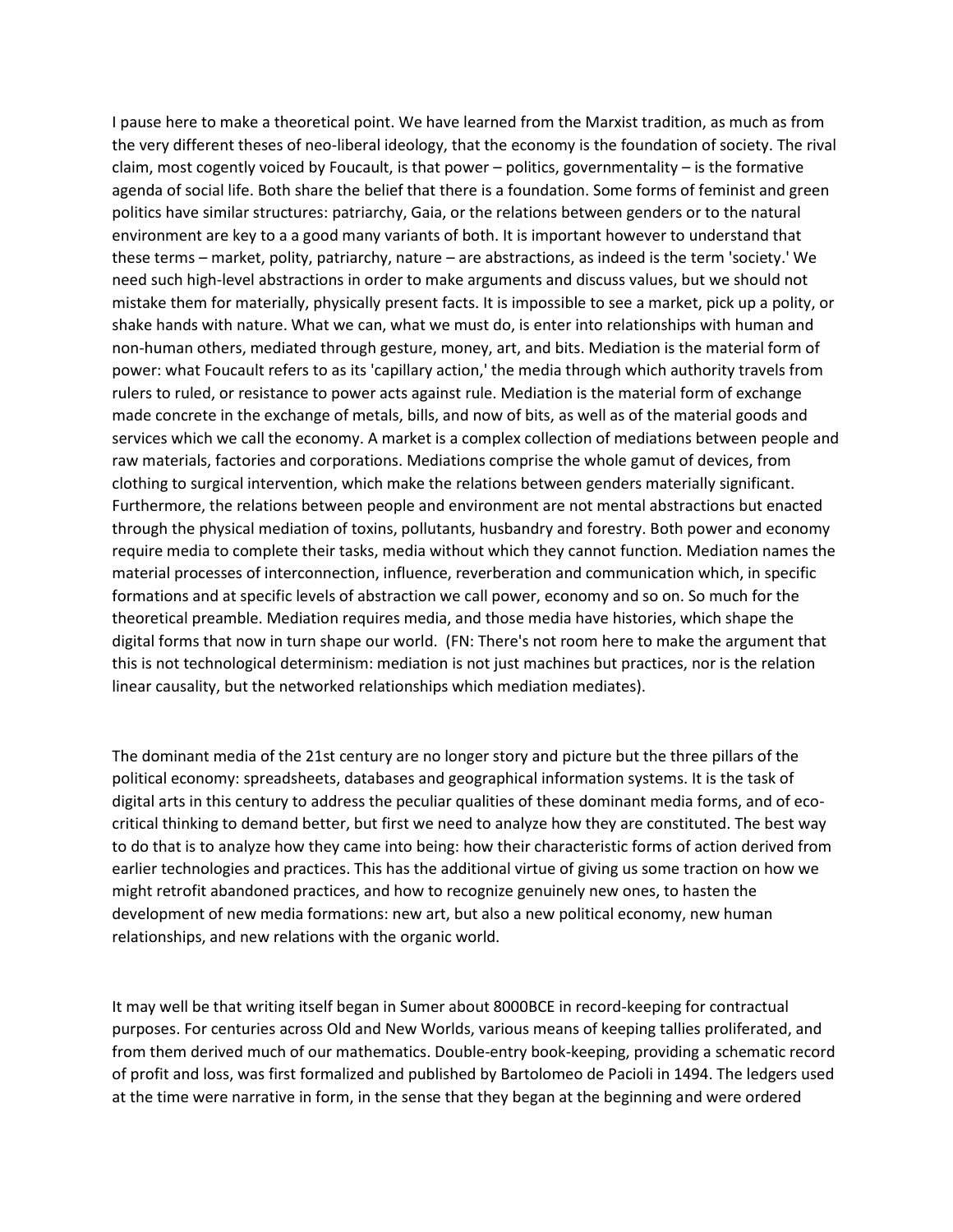chronologically. It was only the invention of new mechanical aids like adding machines and cash registers that changed this narrative form.

Much the same is true of the ancestors of databases. Ledgers recording the duties owed and redeemed by peasants to their feudal lords, of vassals to their sovereigns, and later daybooks recording the activities of the Spanish and Portuguese empires of the 16th and 17th centuries, and in factories and the emergent poor schools and hospitals of the 18th century, were written down in the order of their occurrence. Parish records of births, marriages and deaths were written as they happened, the writing part of the ritual life of the village. In this instance, the invention of the filing cabinet allowed a new kind of order: one based on arbitrary systems like the alphabet. These made retrieving information simpler, but did so by abstracting the acts described from their place in the order of time. Instead, date became a system as arbitrary as alphabetic order.

The mechanization of book-keeping and maintaining files went hand in hand with new media like calendars and diaries made popular by mass printing (Gitelman). The temporal order of exchanges recorded in the old ledgers was now rapidly being transformed into a spatial order; and that order was being matched to a cellular grid extending into the future as well as the past, matched to a conceptually infinite succession of days and of cells marking the advance of time, leaving behind the semantic cycle of monkish hours. Like the conceptually infinite succession of future transactions – notably the command and control of debt – and the filing cabinet as instrument of rule, calendars and diaries helped compose the rectilinear and conceptually infinite grid of contemporary spreadsheets and databases.

Accountancy and record-keeping involve essentially human relationships. The map, however, extended the range of power in the age of the great navigations and the first precursors of globalization and colonialism, to control over geography. Map-making completed the first great act of modernity, the alienation of land from the people who live in it which was at the most profound – and also most destructive – achievement of feudalism. The translation of typically lateral observation into typically flat representation, and of the curvature of the Earth onto 2D surfaces, created magnificent leaps in the geometric arts, and objects of great beauty. It also provided the rulers and colonists who were their chief market with a God's eye view of the planet. Many of them bore, and still bear, the trace of time in the form of trails or markers for historic monuments, or on older maps markers of risk and bounty: Here be Dragons, X marks the spot. Many maps trace historical boundaries and the shifting tides of empire. Maps do not exclude time, however they can subordinate it to space. In the 18th century, ubiquitous adoption of the systematic grid of longitude and latitude could predict, like a calendar, the indefinite extension of space into realms unvisited by Old World navigators – Terra Incognita. This was the first step towards the absolute map. The second belongs to the digital summa of the three great media of modernity – accounting, filing and mapping: Geographic information systems, GIS for short.

GIS compiles the data we have on populations and maps it against environments. When Foucault speaks of power mediating between populations and environments, he might almost have been speaking about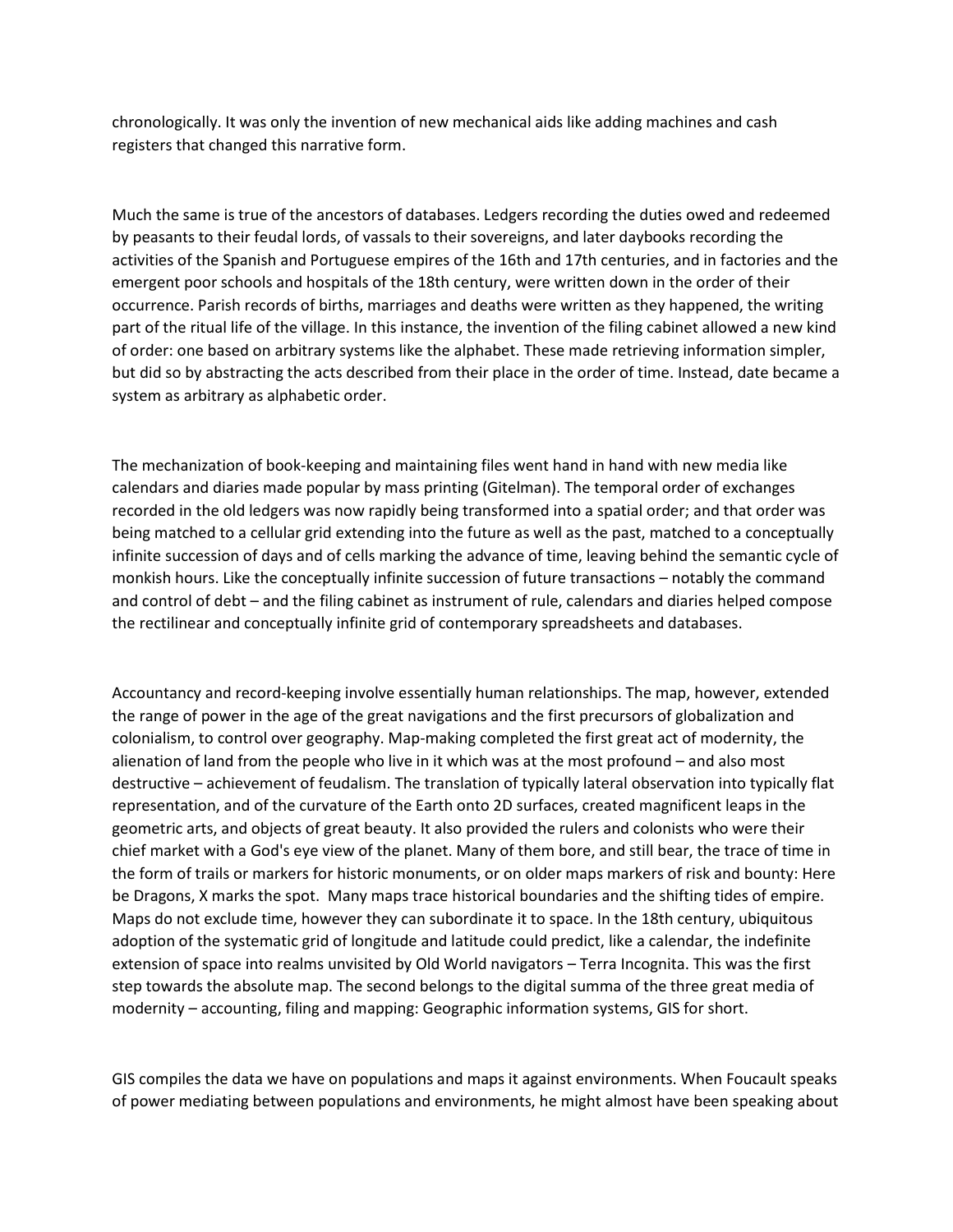these massy software suites, where not only what we know, but extrapolations from the present into imaginary futures, are organized into communicable calculations. GIS allies the powers of these three media with the calendar to provide the perfect instrument of rule: a simulator of consensus and dissent, conformity and risk, whose product is a statistical predictor of changes to be avoided or managed. GIS is a machine for ensuring that the future looks as much like the present as the embrace of human and technology can devise. In a sense, the residue of cartography is only a metaphor for two entirely characteristic operations: the arithmeticization of knowledge, and its spatialization. All possible futures lie spread out as so many Feynman diagrams or forking paths, each of them open to the managerial rule of bio-politics.

The grid – of spreadsheet and database cells and stacks, of map coordinates, of calendrical dates – is the characteristic diagram, as Deleuze would have it, of digital media today. The array of the raster display and of CMOS and CCD cameras, LED, LCD and plasma screens, DLP and LCOS projectors; the matrix principle in storage, the grid of qwerty and calculator keys, the square waves that carry data through fiber-optic systems, all in Peter Lunenfeld's nice pun, snap to grid.

At the heart of the grid is the triumph of space over time, or rather the spatialization of time. Time is a mysterious thing: Augustine observed in the 5th century that as long as no-one asked him to define it, he knew perfectly well what time was, but if they did, he didn't. Once upon a time, time was on the human side of the population-environment equation. Very gradually, time migrated to the environmental side: something that stands over against us, in the way our tools became factories that dominated and constrained our actions. To use a now rather old-fashioned term, our tools were alienated from us; and now time has been alienated too. Alienation has an important legal meaning: something is alienable if it can be sold, given away or otherwise gotten rid of. Slavery is illegal because a human life is not alienable. To say that time has been alienated then can be construed as meaning, time (like factories, and now like information) can be sold.

When we speak of political economy, we mean the inextricable involvement of economics and politics. The pseudo-science of economics, once abstracted from politics, has resolutely failed every test (see Mosco 2009); at the same time, politics without economics has no traction as explanatory system. Most of all, neither has any actuality unless it is grounded, as we have seen, in material mediations. The alienation of time, its placing over on the side of the environment, makes it necessary, as Foucault suggests, that the political economy should mediate alien time back to the population. The instruments through which it does this are the media technologies whose history we just sketched: spreadsheets, databases and geographical information systems. So, what exactly happens to time in the media technologies of the neo-liberal database economy?

Our first observation is anatomical: time shares the arithmetic properties outlined above. Time occurs in unit steps that comprise the counting numbers. Take the basic process of digital imaging. The lens is opened for a fixed duration, during which photons flood in. Where they strike the pixel array of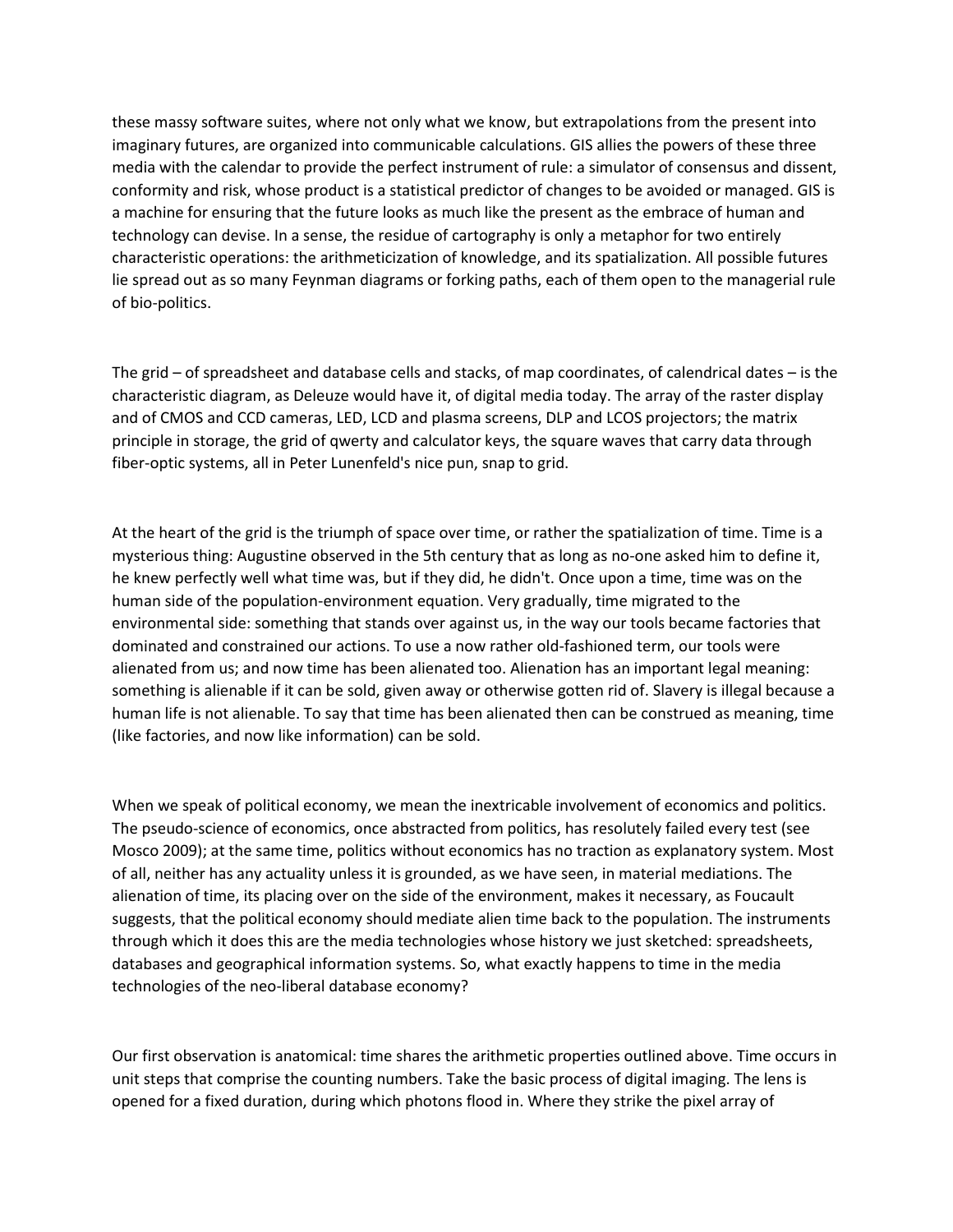receptors, the photons cause reactions which release electrons. The electrons en masse are what we call charge. To get them off the chip, ready for the next image to be taken, they have top be drained into some sort of storage. The design of the chip ensures that the charge will always flow in channels in a specific direction: let's say these are the columns of the future image. The problem then is the rows; and the solution is to have the charge from each pixel 'row' cascade down the column in strict lockstep: first the pixels from row one, then row two, and so on. This requires a clock function. Incidentally, writers complaining of the 'death of cinema' have missed this difference between analog and digital images, concentrating instead on a rather bogus argument about realism. The real distinction between the two is that analog images only succeed one another in time, where digital images contain time in the structure of each and every frame.

The time they contain was of course worked out, grosso modo, in the succession of cinema frames; and in greater detail by the scanning function of interlaced TV and analog video. But the soft blur of the old cathode ray tube gave away an ontological secret which cinema's photographic basis had hidden. No electronic image is ever complete. Even the startlingly fast refresh rates of progressively-scanned highdefinition screens cannot disguise the fading of each image before the successor scan begins. It is this fading which drives television towards 24/7 broadcasting: there is no point in time when broadcasting can come to an end, not, that is, in the sense of 'the sense of an ending' that Frank Kermode identified as a crucial structuring and humane aspect of story-telling. The indefinitely extended future of simulation, the pseudo-virtual science of risk avoidance, allows no such satisfactions. (It is pseudo-virtual in the sense that pseudo-virtuality plots the knowable outcomes of known trends: the real virtual is the open becoming of unknown futures – as I'll explore in my conclusion.)

The endlessness of transmission is a quality of the pixel as the automated aggregate atom of perception, the flicker that enchants the eye, the essence of distraction which has exercised commentators on modernity from Benjamin and Kracauer to Jonathan Crary. Historically, the function of editing was to structure the flux by interrupting it, shaping space in continuity cutting, but also structuring the experience of flux into discernible scenes that succeed one another. Distracted gazing at flux is like watching the waves: the cut, which separates figure from ground and one scene from another, is a mimesis of the concentrated gaze that selects the telling detail and constructs a story – a temporal direction – from the manifold of perception. That process of in-forming flux is now undertaken at a far smaller scale. Though tiny, the pixels of a camera or projector chip are finite in dimension. The duration of exposure is also tiny but finite. But where pixels are atoms, photons are quanta, and the individual pixel in an individual exposure are aggregates of all the photons raining on them: their wavelengths as well as their numbers. The result is an average, reduced to the counting units of hexadecimal numbering. The ordering of time thus occurs not at the level of the frame now, but of the pixel. In addition, most codecs use a form of prediction to reduce redundancy in the signals they transmit. When a block of four pixels, a group of four blocks, or a less regular slice, is made up of pixels of more-or-less the same color, the codec reduces them all to one numeric code. If they stay more-or-less in the same place for the duration between keyframes, the data transmitted instructs the display to maintain that color throughout. Nothing emerges, nothing evolves or changes, in that duration. The ideology of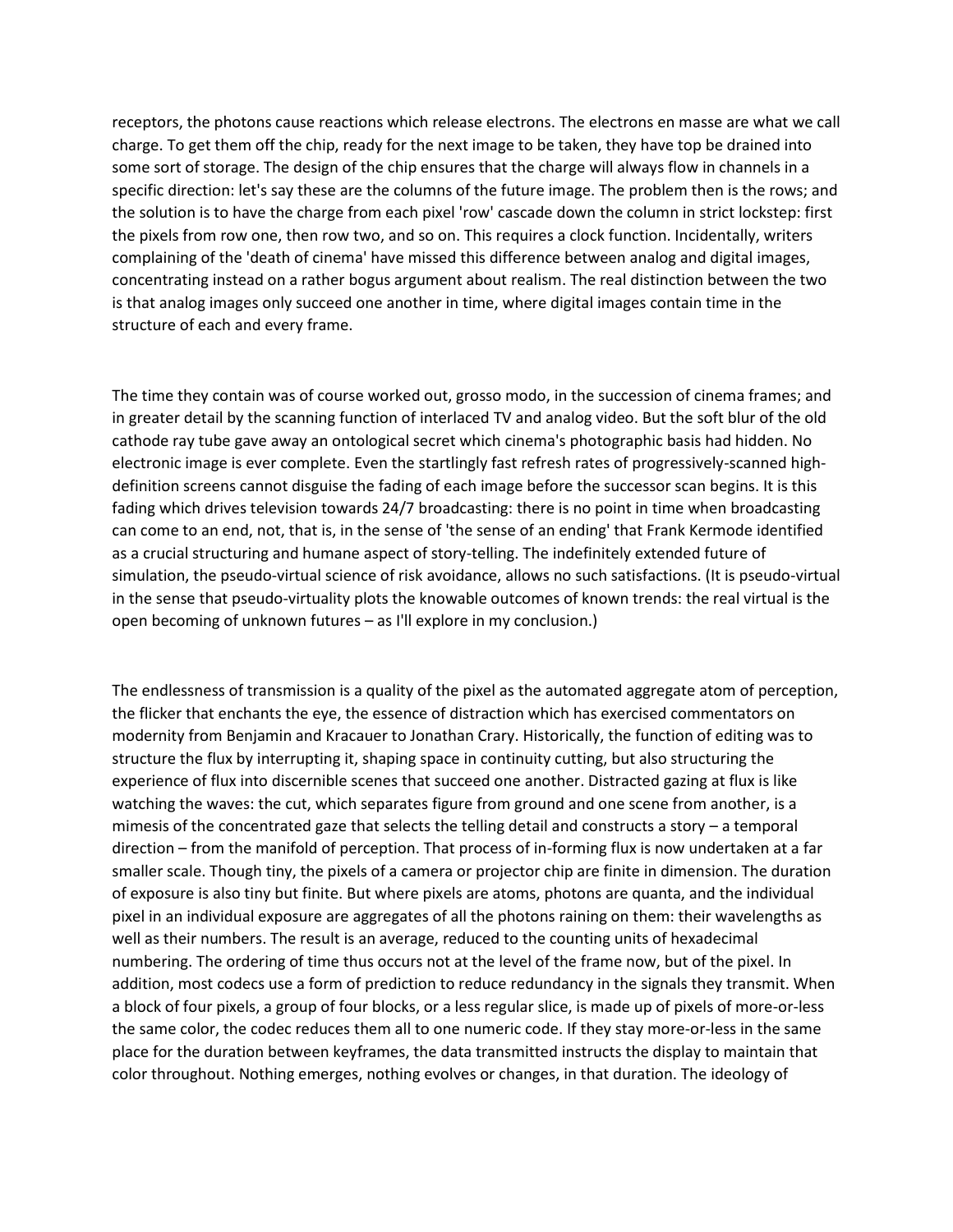efficiency, now embedded in the very media through which, increasingly, we learn about the world, reduces change to its minimum. Four principles are in play:

the statistical averaging of captured light to a single figure;

the use of unit counting;

the clock function as a way of regulating the spatial configuration of the pixels;

and the predictive tools that minimize change over time.

The digital image respects space, but time is diminished.

Yet time is by no means redundant in digital systems. The basic device of packet-switching, foundational in the TCP/IP suite and increasingly to digital terrestrial and satellite broadcasting, is tied to time. The basic idea is simple: every message, whether an SMS message or a multimedia file, is split into smaller packets that find their way through the network to be reassembled at their destination. The problem is this: messages sent into the network have to have a limited lifetime, or the millions of undelivered fragments – the 404 errors, the 'unrecognized recipient' responses – would circulate forever, clogging up the vast but again finite resources of the Internet. Packets are therefore designed to contain not just data but a complex 'envelope,' which includes key data for its transmission. In addition to a sender and receiver address, each packet contains information on its position in the whole message: how many packets there are, and which one is included in the present item. Finally, the packet contains a kind of clock, listing the number of nodes it can pass through on its way to its destination. As it passes through each node, that number is reduced by one, until, if it fails to arrive, the number reaches zero and the packet is erased. This is what network engineers call the time-to-live or TTL of a packet.

I scarcely need to tell a room filled with artists and analysts of the media arts of the rich field of metaphors that can be evolved from this nomenclature. However, in obedience to my theme of the temporalities of digital media, I'll emphasize one in particular. Digital media are intrinsically ephemeral. As we have learned at various Media Art History conferences, through the flowering of archive research projects, and from important experiments like Jon Ippolito's Variable Media Network, digital media are even more prone to decay and loss than their predecessors. One facet of this ephemerality coincides with the management of time – time-management, risk management – that we have been discussing: the tendency for digital media technologies to live in an indeterminate and unending present, whose visual isomorph is the flux of pixel space.

There are then three large-scale activities going on in the digitization of time. Firstly, as countable units alienated from the human population and placed over against us as our habitat, time becomes commodity. Secondly, through the controlling mechanisms of both GIS simulations and predictive codecs, time becomes a medium of power, specifically of bio-political power. Thirdly, what both these economic and political analyses share is an aesthetic of spatialization and the endless present. To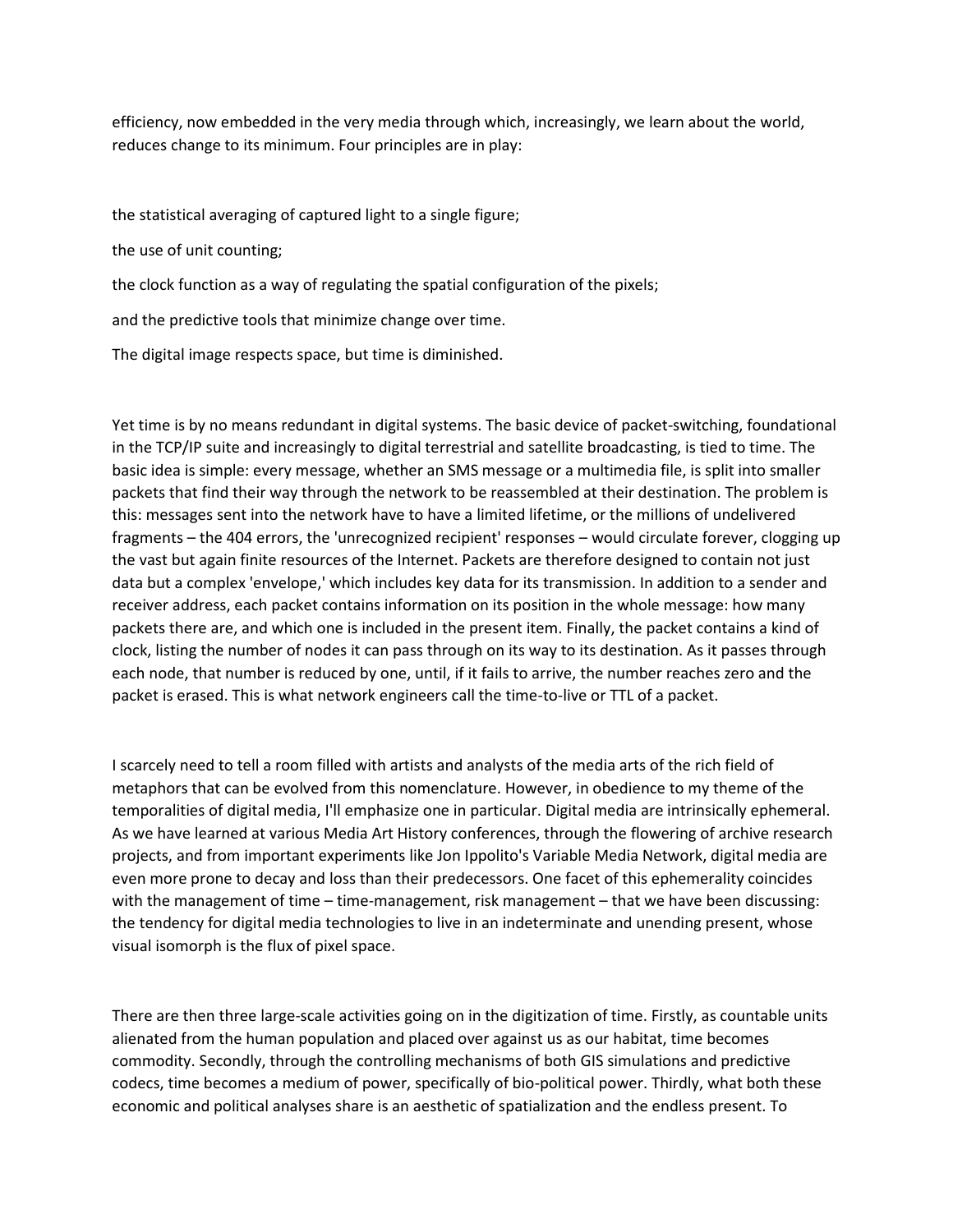reiterate, the aesthetic is not the icing on the cake: it is the recipe that makes the cake possible, the oven it is baked in, the chef that creates it. Political economy is conducted through these media; the forms of these media shape and are shaped by the political economy they mediate. Therefore, the electronic arts we celebrate at ISEA are by no means marginal, but the key material resources from which any new political economy will have to be articulated.

I take one last example. One of the interesting genealogies is that of projection, as ancient as the caves, as new as liquid crystal on silicon chips. Common to the mechanical projectors that launched in the 19th century are the combination of parabolic mirrors and condenser lenses used to force the light from a lamp through a tiny aperture onto a vast screen meters distant. Making light coherent would reach one apogee in the pillars of searchlights at Albert Speer's Zeppelin Field at Nuremberg; and though I don't want to make the strong statement, that coherent light is fascist, the organization of light Speer achieved should be recognized as emblematic of a certain kind of modernism, still borne in the Fox Searchlight logo.

Parallel with the development of cine-projection, late 19th century experimenters started working with the phenomenon of total internal reflection in water and glass. Two new features came onstream in the 20th century. One was laser, light with carefully construed coherence capable of traveling great distances and carrying information. The other was glass-fiber technology. The combination of light, coherence and glass in fiber-optics is the direct descendant of the assemblage of technologies which give us projection. There is, however, a final step in this process. The waveforms carrying digital signals through fiber-optics, which form the backbone of all our digital networks, are of a peculiar kind, sharing their shape with more and more universally standardizing transmission protocols within as well as between devices. This is the 'square wave.'

The units of digital media are, as we know, ones and zeros. Equally, we're all aware that zero charge is all but unrealizable, and that 'zero' is a polite fiction for 'small.' In diagrams of square waves, we see equally that the transitions from one to zero and vice versa are not immediate and total, but graduated: another feature we leave out of our logic. Like the photons we express as hexadecimal numbers, digital media deal in approximations. The approximations fit our current commodity-based, managerialist form of political economy. As we all know, transmission does not differentiate between different content types, only between units (packets, pixels); neither in packet switching nor in routers. All that is important to the TCP/IP suite, and to the functioning of any digital device, is that data be ordered in units, and that the units can be handled as if coherent. Processing – such as compressiondecompression algorithms and color management systems – and display – now almost universally raster – only complete the universalization of the unit grid as the core diagram of our age. Even the hypercube that provided the essential geometry of Baran's anti-hierarchical networking is a cube, that is, composed of sides of unit length.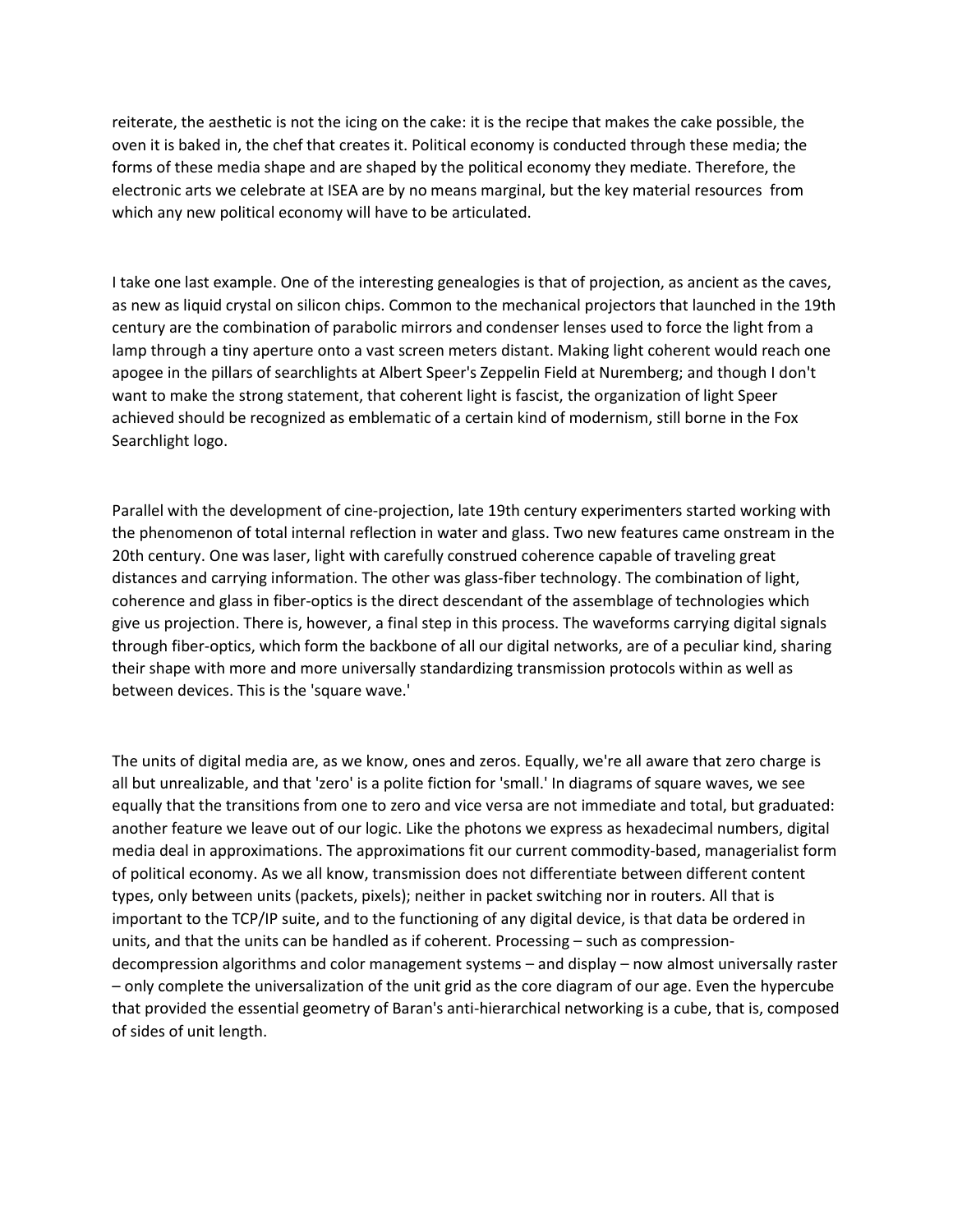So, there we have a certain map of the digital terrain. From the dominant applications and displays to the clock function, chip design, packet-switching, and the square-wave in fiber-optics, our media are dominated by unit counting, statistical averaging, and the form of the grid. These qualities conspire to reduce time to a function of space; most of all, they replace the emergent and unforeseeable future with the indefinite, calendrical extension of the present. They do so, I argue, in the interests of a very specific configuration of power and wealth, which we can describe as the database economy.

Of course, this analysis of the political-economic aesthetics of digital media is problematic. It is a critique, and critique does not in general lend itself to building new options. Perhaps more important, there is no sign here of work practices that change technologies in subtle or radical ways: the work of the Peer-to-Peer Foundation and the gift economies of Linux, Wikipedia and so on; or the resilient, evocative, powerful and beautiful art that has been, and is being made, in this media. Technique, I mentioned in opening, is an engagement in media that goes way beyond the mastery that is all too often in subordination to the inbuilt norms of the toolset. In Marx's account, technology is the congealed form of the skills of generations of workers: we could, learning from indigenous wisdom, say that technology is where we in the west keep our ancestors. Indigenous people, when they pick up a tool, address the ancestors responsible for bringing it to the people. We however have forgotten the name of anyone but the proprietor of the technology, and in many instances not even that. Reconnecting with the living labor of the past in our contemporary technologies is one of the key actions of the digital arts. Inventing new techniques for using existing technologies is another: demonstrating their limits, working at and beyond them, creating new uses and retro-engineering what we are presented with, these are also digital arts.

We have little time to discuss the governance structures and commercial decision-making which have produced the current round of standardization. A case in point is the EMV chip, as used in chip-and-pin debit and credit cards. The letters EMV stand for Europay, Mastercard and VISA. EMV is a proprietary technology and perhaps the most significant interface between end-users and the global electronic flow of capital. In another field, the MPEG-LA Consortium control the vast majority of the patents involved in the MPEG-3 and MPEG-4 codecs. Lawyers working for the unholy combination of Microsoft and Apple assert that Ogg, and indeed any of the other open source codecs being propounded by Google and Mozilla for HTML5, infringe those patents, and that HTML5 – and implicitly IPv6 – should be tied to these proprietary formats. As even the Economist has argued in recent years, patents are becoming barriers to innovation instead of rewards. The miracle of the Internet – governed through the competing interests of over a dozen major panels and twenty or thirty minor ones – is that it works at all. But as many key organizations, among them the International Telecommunications Union, the International Standardization Office and even the IEEE, open themselves to deeper and deeper influence from transnational corporations; pressure mounts to slow the pace of genuine innovation, standardize devices and procedures, and concentrate on global market penetration.

The problem is that, from the psychology of perception used to test color responses to the design of cellnet coverage, good enough is always the cheapest option. Standardizing on the good-enough is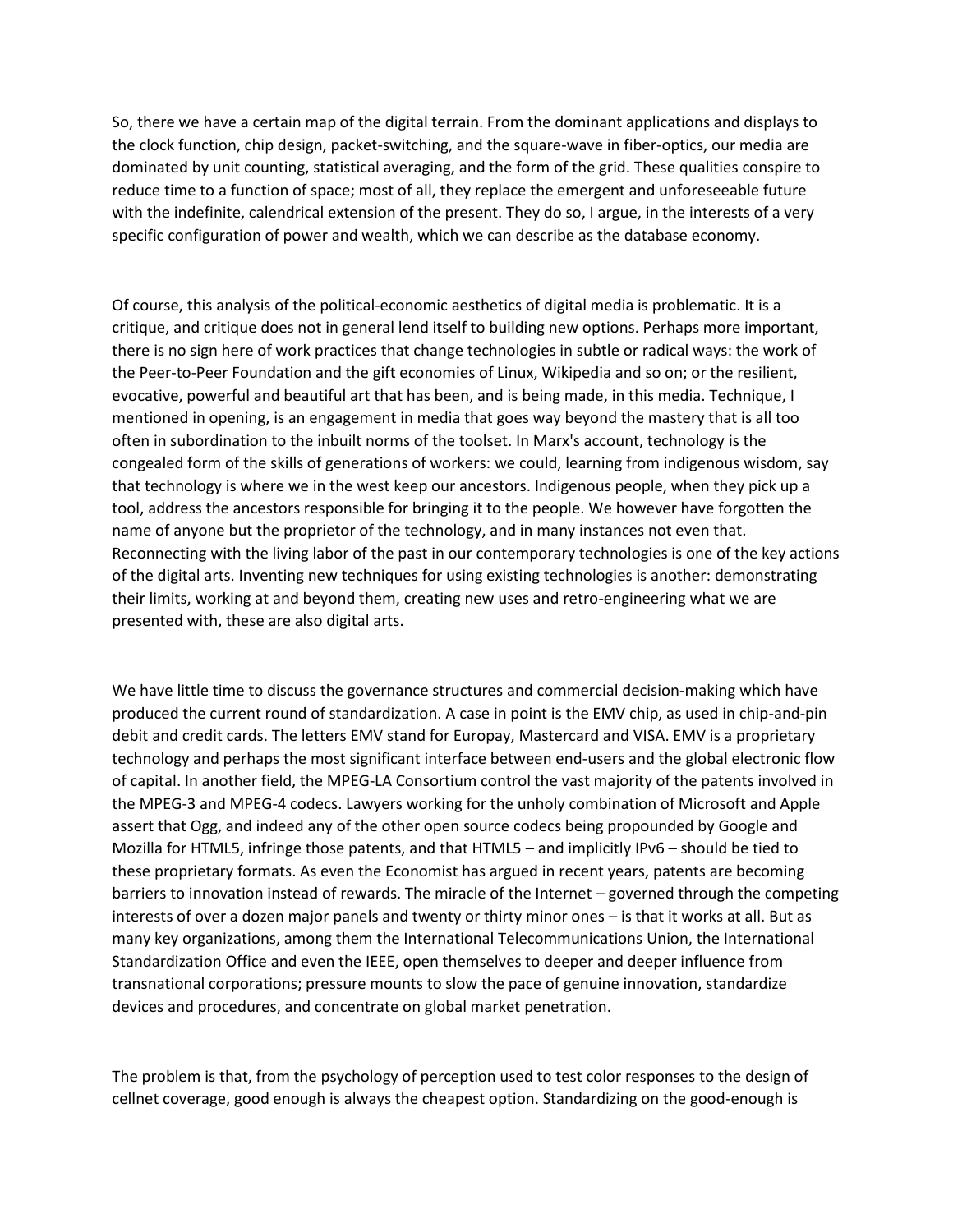always the first option: think of the history of VHS tape. Only when the market is saturated and can consume no more does it make market logic to launch the next format. As long as we accept as necessary and unavoidable the constraints of digital media as given today, there will be no investment in getting hexadecimal computing, or quantum, or optical, or bio-computing out of the lab.

This does not mean that we should we be waiting for the corporations to develop our media for us. My favorite example of the road not taken is Ivan Sutherland's Sketchpad. Remember, it's not so long ago that these things were being pioneered: Alvy Ray Smith told us a story at the Digital Light symposium in Melbourne about writing the code for HSV color space overnight, because he needed it in the morning. We should not be daunted by the existence of sophisticated binary machines, any more than Sutherland or Smith were daunted by the existence of sophisticated automotive engineering. Sutherland's pioneering graphics machine used a light-pen and a vector screen: an oscilloscope. Vector displays don't scan: the gun only points to the part of the screen to be activated: a bit like a plotter printer, it makes gestures.

There are two things about a vector that make it an oddity in the arithmetic domain we've just charted. Firstly, vectors do not work on the counting numbers but infinitesimals. A vector can be scaled up and down forever without producing the tell-tale 'jaggies' of bitmap imaging because it is not composed of the numerical addresses of pixel cells on the grid. A vector is a line expressing an algorithm, one that can be recalculated on the fly, which has a direction: the line A to B is not the same as the line B to A. A vector moves in time: that is why it is a sound metaphor to describe it as a gesture. Because it is recalculable, like a gesture, it can change direction, constantly or inconstantly as it moves into the future. Vectors thus include time, and reject the grid.

Ironically, they can only be displayed on raster screens, because in almost every domain, since the abandonment of vector screens in favor of CRTs in the games industry during the 1980s, raster displays dominate everywhere except in a few fields of science and engineering. However, the history of raster displays gives us a possible example of how abandoned technologies can be revivified. In the 1970s, research of plasma screens had reached a dead-end, and though IBM and others kept plasma labs open, the technology was pretty much mothballed. But in 2002, its originators took home an Emmy, and Fujitsu were in full production. Now, there are serious reasons for not wanting to boost plasma screens, not least general ignorance on how to recycle them, but the principle of revisiting residual technologies is one we can bear in mind in the case of vector screens.

Those of us who grew up in Marxism, or indeed in many other Western and Islamic traditions stretching back to Ibn Khaldoun, know to expect, at the high point of a civilization, the seeds of its decay and replacement by another. The job at hand is to investigate which emergent principle or principles stand opposed to the hegemony of the grid and its spatialization of everything. This is the actual state of affairs, where by 'actual' we should understand the result of all previous actions. What we are looking for is then the 'virtual' of that actual, the vast array of possibilities which arise at the present, the only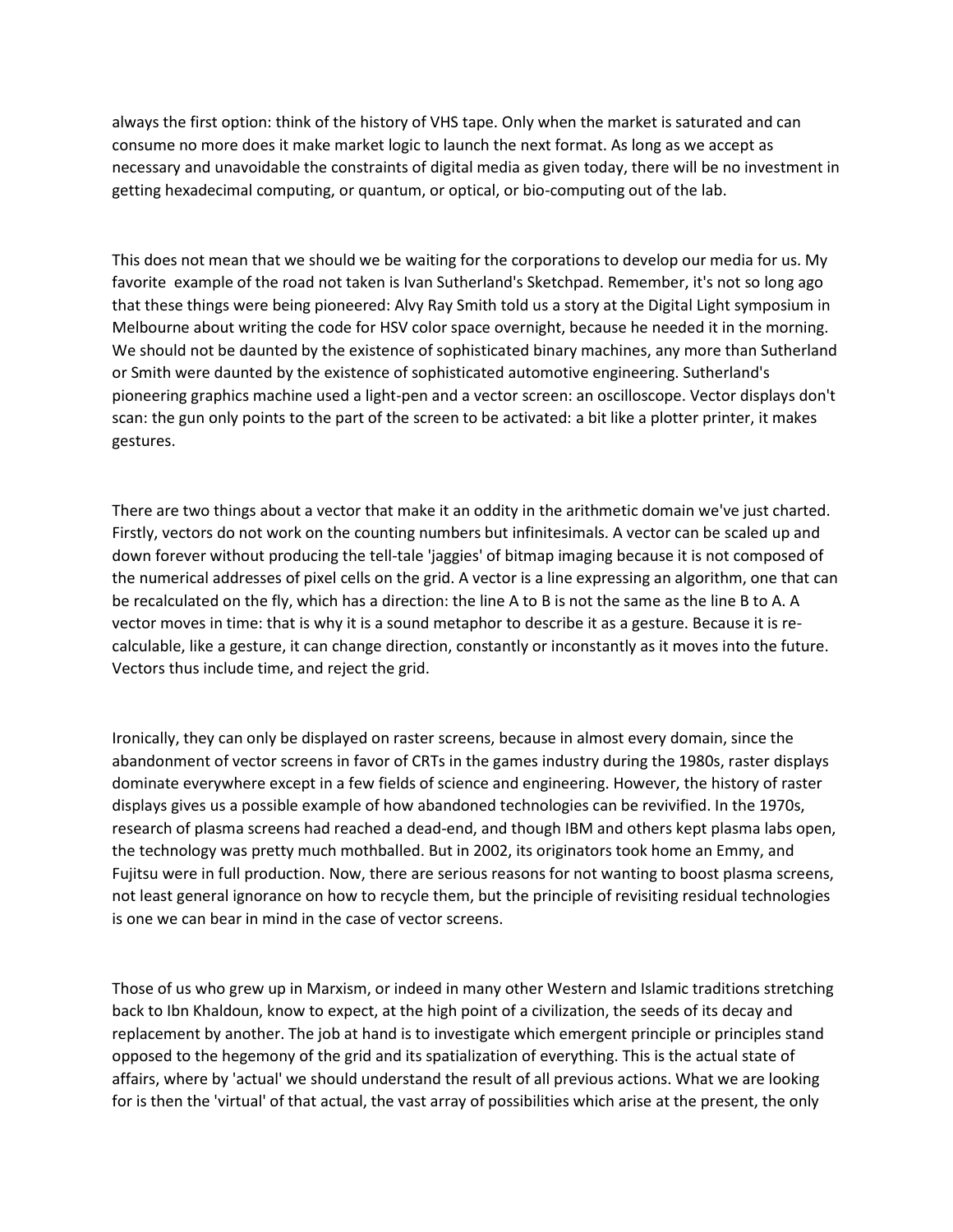moment in which an action can occur. Alain Badiou in his Numbers and Numbering, and Laura Marks in her wonderful book on the Islamic origins of digital art, Enfoldment and Infinity, give convincing mathematical arguments why the units or counting numbers are unstable; concealing the fact that they derive from the anti-Aristotelean principle of non-identity. Posing as coherent and unified wholes, digital media persuade us not only that the present extends indefinitely, but that no action is possible in the wholly actualized digital domain. As Benjamin might have said, the vector smashes this glass prison open with the force of its algorithms. The planned, regimented extension of the actual into indefinite sameness dreamed of by Stalinists and corporate risk managers alike crumbles on its own internal dialectic. This is the satirical strategy of Benjamin Edwards's 'digital paintings,' roundly attacked by Whitney Davis in October (117). Edwards works by gathering images and logos from the streets of the USA, rendering them into 2D and 3D objects for manipulation and composition, and in many instances then reproducing the results as acrylic and mixed-media paintings. For Davis, the satire falls flat, "Ah, the wit of the digital", he says ironically, "of digital analogy to the digital!" Davis recognizes in passing "Edwards's point seems to be that in the digitally constructed world of office parks and shopping malls nothing does exist between the digital units," but sadly he dismisses the point. Edwards is entirely impressive in his analysis of the artifice of coherence, and in the Shockwave sequence documenting the construction of the 2008 painting The Triumph of Democracy, painted in response to the financial crisis, the ghostly incompleteness of a planned landscape could not be clearer. If there is a criticism to make, it is that the work deploys vector graphics only to caricature the depthless spatiality of bitmaps. That leaves unaddressed the affordances of the vector to produce difference: the mathematics of emergence.

The vector is not an exclusively digital mode. They are traceable in Hogarth's line of beauty, in Klee's admonition 'to talk a line for a walk,' and in one of the most emotionally and intellectually satisfying works to date in vector graphics, Chris Brandreth's Ryan, the genealogy of vector graphics in the playful, imaginative, ever-evolving animations of its subject Ryan Larkin is entirely explicit. What appears in all these examples, as in the pioneer animations of Emile Cohl, and in popular culture in some of the best work of Pixar, is the room they create for futures of which we can only say that they are not the same as the present.

On those rare occasions when it is still possible to act outside of the planned accommodations of biopolitics – which already has in place strategies to manage the one per cent who walk up the down escalator – we make actual the virtuality, the potential stored in the existing state of affairs. That is the aesthetic of the vector: openness to unregulated, and indeed risky futures. Where time to live is measured in the dull ticking down of the square-wave clock function in packet-switching, the vector veers out of the plane of the grid – I want to say, at an angle I. (As mathematicians in the room will recognize, the complex numbers derived from I, the square root of minus one, can be represented as vectors on the complex plane whose axes are real and imaginary. Science, engineering and computer science make great use of these formulations. It is only the public expression of the digital, which is so profoundly wedded to the grid of rule and wealth-extraction). The most modest enquiry into the living conditions of the vast majority of the world's inhabitants will demonstrate that the existing regime has failed, and fails hourly, to ameliorate poverty, hunger, pestilence and the destruction of human and